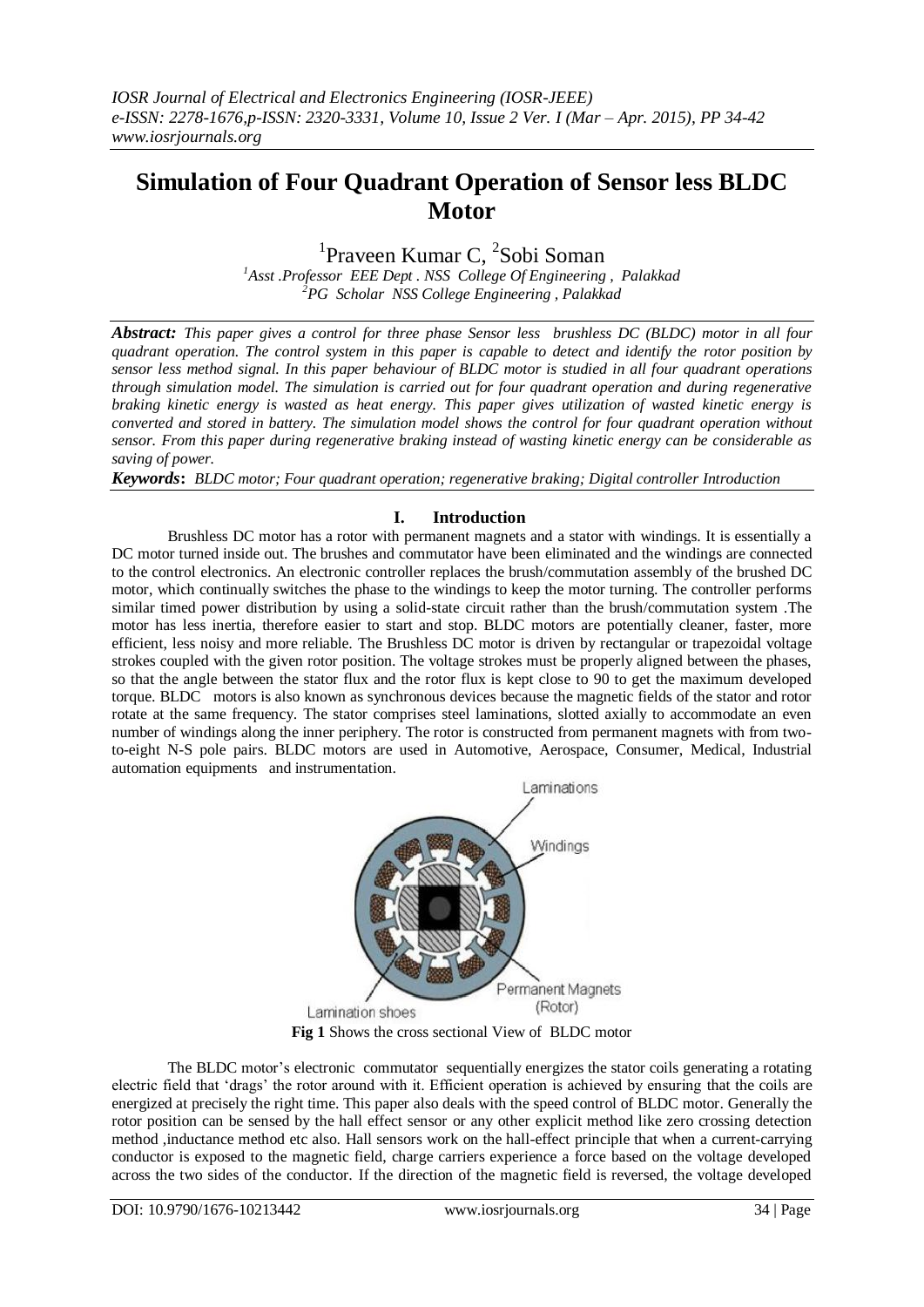will reverse as well. For Hall effect sensors used in BLDC motors, whenever rotor magnetic poles (N or S) pass near the hall sensor, they generate a HIGH or LOW level signal, which can be used to determine the position of the shaft. In a commutation system – one that is based on the position of the motor identified using feedback.

## **II. Working Principle And Working**

The underlying principles for the working of a BLDC motor are the same as for a brushed DC motor; i.e., internal shaft position feedback. In case of a brushed DC motor, feedback is implemented using a mechanical commutator and brushes. With a in BLDC motor, it is achieved using multiple feedback sensors. The most commonly used sensors are hall sensors and optical encoders. In a commutation system one that is based on the position of the motor identified using feedback two of the three electrical windings are energized at a time as shown in figure 4.

In figure 4  $(A)$ , the GREEN winding labelled "001" is energized as the NORTH pole and the BLUE winding labelled as "010" is energized as the SOUTH pole. Because of this excitation, the SOUTH pole of the rotor aligns with the GREEN winding and the NORTH pole aligns with the RED winding labelled "100". In order to move the rotor, the "RED" and "BLUE" windings are energized in the direction shown in figure 4(B). This causes the RED winding to become the NORTH pole and the BLUE winding to become the SOUTH pole. This shifting of the magnetic field in the stator produces torque because of the development of repulsion (Red winding – NORTH-NORTH alignment) and attraction forces (BLUE winding – NORTH-SOUTH alignment), which moves the rotor in the clockwise direction. This torque is at its maximum when the rotor starts to move, but it reduces as the two fields align to each other. Thus, to preserve the torque or to build up the rotation, the magnetic field generated by stator should keep switching. To catch up with the field generated by the stator, the rotor will keep rotating. Since the magnetic field of the stator and rotor both rotate at the same frequency, they come under the category of synchronous motor. This switching of the stator to build up the rotation is known as commutation. For 3-phase windings, there are 6 steps in the commutation; i.e., 6 unique combinations in which motor windings will be energized.

## **A. Hall Sensor and Demerits**

Most BLDC motors have three Hall Sensors embedded into the stator on the non-driving end of the motor. Whenever the rotor magnetic poles pass near the Hall sensors, they give a high or low signal, indicating the N or S pole is passing near the sensors. Based on the combination of these three Hall sensor signals, the exact sequence of commutation can be determined. Hall sensors are embedded into the stationary part of the motor. Embedding the Hall sensors into the stator is a complex process because any misalignment in these Hall sensors, with respect to the rotor magnets, will generate an error in determination of the rotor position. To simplify the process of mounting the Hall sensors onto the stator, some motors may have the Hall sensor magnets on the rotor, in addition to the main rotor magnets. These are a scaled down replica version of the rotor. Therefore, whenever the rotor rotates, the Hall sensor magnets give the same effect as the main magnets. The Hall sensors are normally mounted on a PC board and fixed to the enclosure cap on the non-driving end. This enables users to adjust the complete assembly of Hall sensors, to align with the rotor magnets, in order to achieve the best performance. Based on the physical position of the Hall sensors, there are two versions of output. The Hall sensors may be at 60° or 120° phase shift to each other. Based on this, the motor manufacturer defines the commutation sequence, which should be followed when controlling the motor. But the sensor has different disadvantages so we go for sensor less methods ,that is it increases the cost, increases the extra connections and extension ,reduces the system reliability and also difficulties provided in the contaminated area .Nowadays many research are doing in the sensor less field .



**Fig. 1A** Phase 1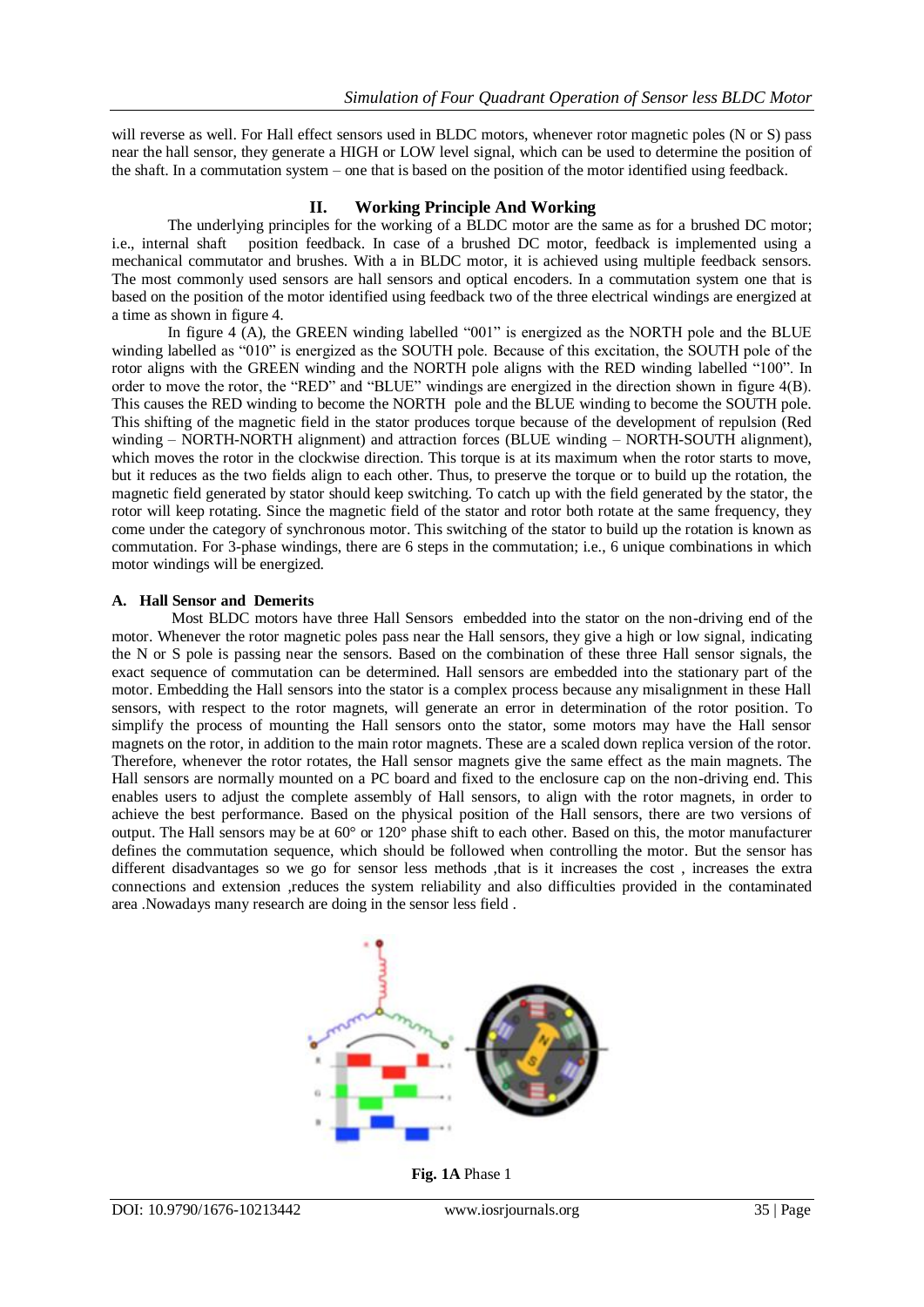

**Fig. 5A** Phase 5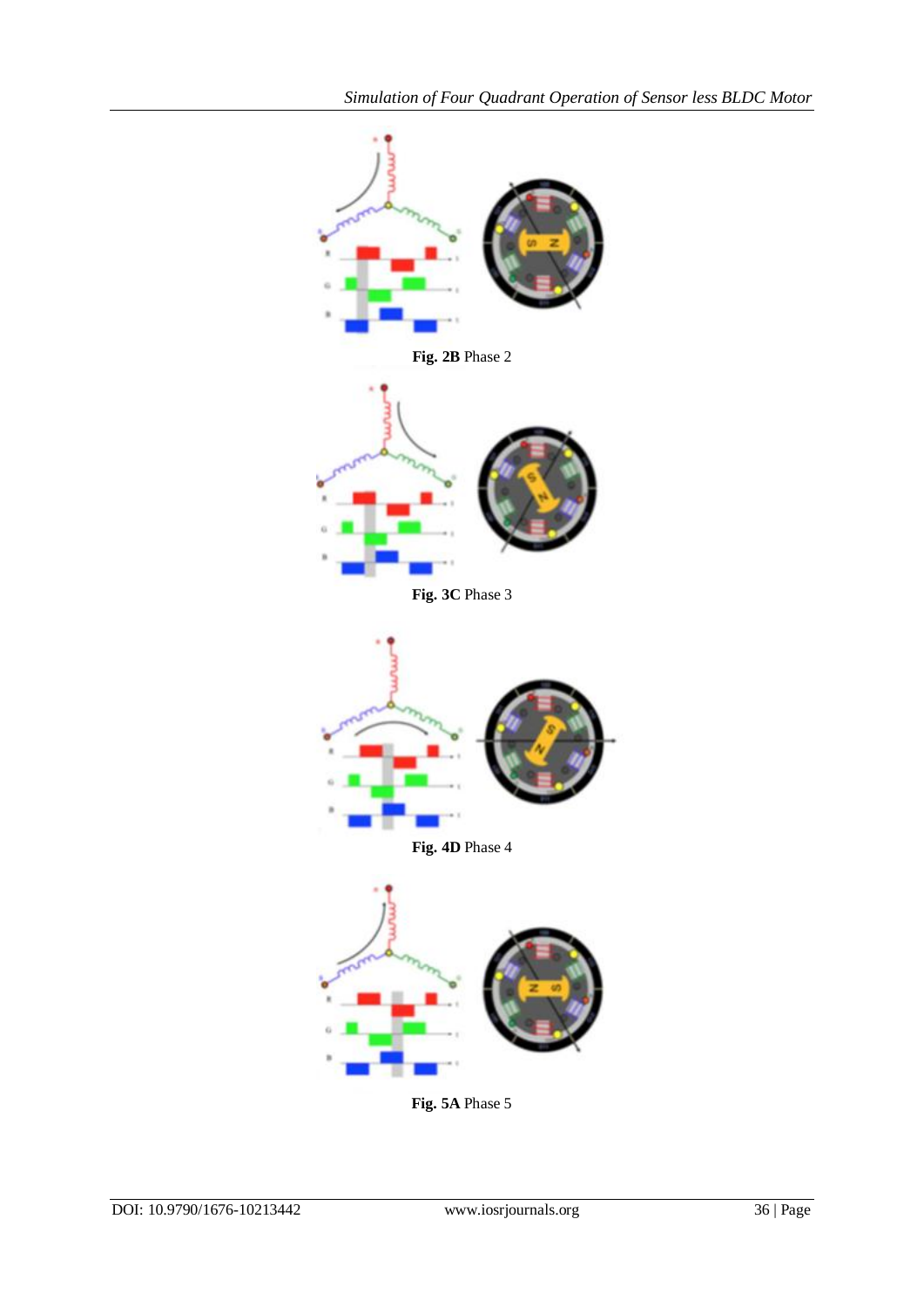

**Fig. 6A** Phase 6

In this paper the four quadrant operation and regenerative braking achieves of a three phase (star connection) permanent magnet BLDC motor Without Hall sensor ,while we using Zero crossing Detection Method for obtaining the rotor position. The four quadrant operations of brushless DC motor mainly helps in the locomotive of train systems for frequently reversal of command. The proposed digital control of four quadrant operation system performs the following tasks. i.e.

- **speed controlling**
- **Regenerative braking and**
- **Utilize the wasted kinetic energy.**

Fig .3 shows the block diagram of speed controlling of the BLDC Motor. The dspic or pic digital controller is used for control and determines the motor operation for different quadrant and regenerative braking .Generally the which is very advantageous over other controllers, as it combines the calculation capability of Digital Signal Processor and controlling capability of Pic microcontroller, to achieve precise control.



**Fig. 7** Speed control of BLDC Motor.

When the regenerative braking is applied normally closed (NC) contacts opens and normally open contacts (NO) contacts closes, hence wasting kinetic heat energy wasted in the motor the back EMF voltage utilized by three phase rectifier circuit to charge the battery. In fact the wasted energy is conserved and saving in regenerative braking operation. The arrangement of schematic diagram as shown in the below figure .3



**Fig. 4** Schematic Diagram of Proposed BLDC Motor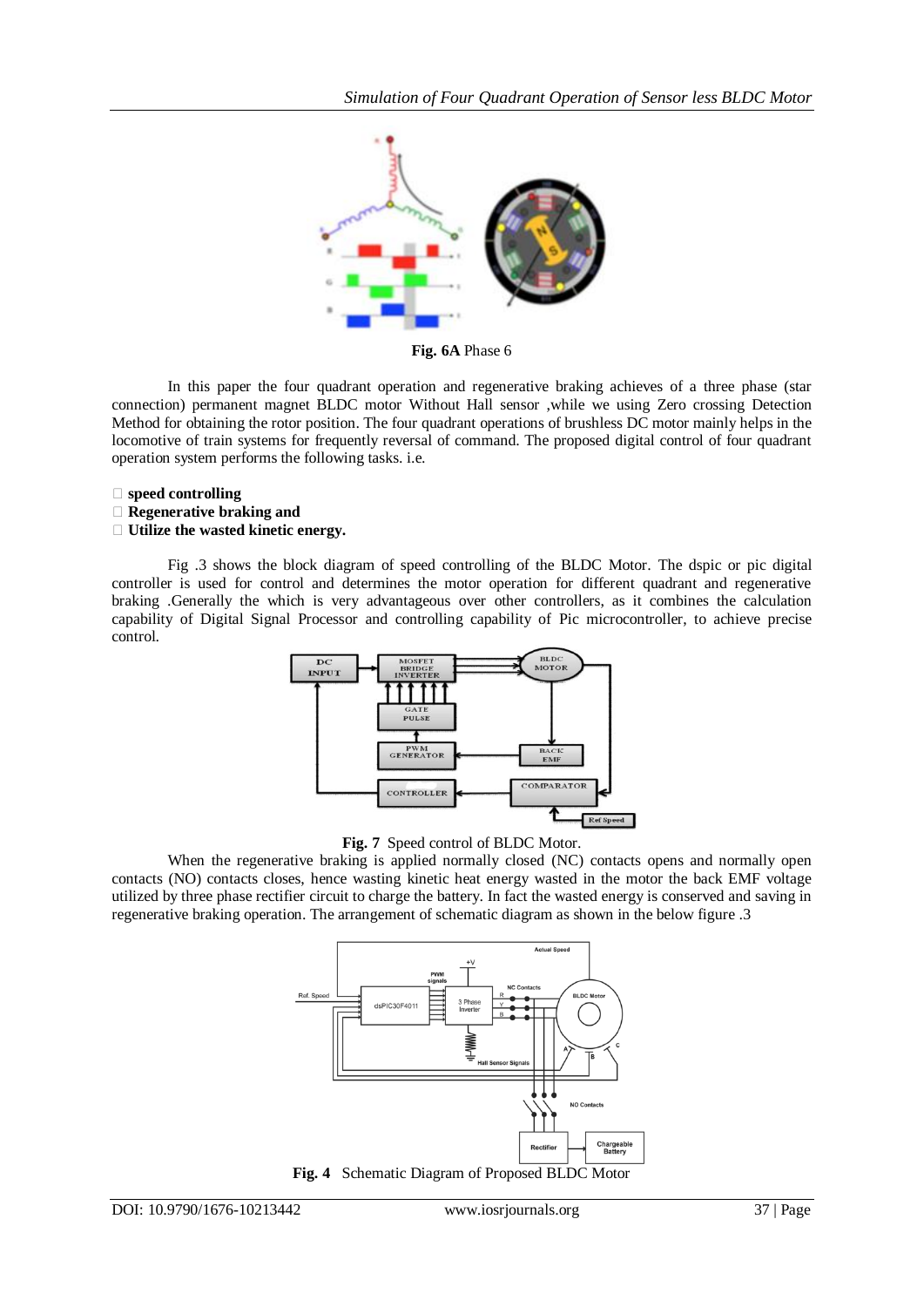#### **III. Four Quadrant Control Operation**

There are four possible modes or quadrants of operation using a three phase Brushless DC (BLDC) Motor. In  $1<sup>st</sup>$  Quadrant positive speed and the torque is positive hence the motor rotates in the forward direction. In 2nd Quadrant motor is rotating in the forward direction, but torque is being applied in reverse. Reverse Torque is applied to "brake" the motor, and the motor is now generating power. In 3rd Quadrant negative speed and negative torque. In this condition the motor is rotating in reverse direction. in 4th Quadrant exactly the opposite. The motor is rotates in the reverse direction, but the torque is being applied in the forward direction. Again, torque is being applied to attempt to slow the motor and change its direction to forward again. Once again, power is being generated by the motor .In this paper uses the motoring and regenerative mode.



**Fig. 5** Four Quadrant Operation Of BLDC Motor

The three phase brushless DC (BLDC) motor is initially made to rotate in forward direction, but when the speed command is given reverse, the control goes into the forward braking mode hence current flows from motor to battery , in this case the rotor comes to the standstill position is term named as forward braking or regenerative braking. Instead of waiting for the absolute standstill position, continuous energization of the main phase is attempted. This rapidly slows down the rotor to a standstill position. Similarly for when the motor rotates in the reverse direction, but when the speed command is given positive, the controller goes into reverse regeneration mode, in this case the current is flows from motor to source.

#### **B. Regenerative Braking**

Electrical Braking is mainly two types one is dynamic braking another one is Regenerative braking .BLDC Hub motor used in e-bike applications .Regenerative braking stores energy into the battery ,while increasing the life of motor. During braking(off time) mode or instead of wasting kinetic energy can be considerable as saving of power and also increases the reliability by the elimination of Hall sensor .That is implement in the simulation.

#### **IV. Mathematical Model**

The BDCM has three stator windings and permanent magnets on the rotor. Since both the magnet and the stainless steel retaining sleeves have high resistivity, rotor-induced currents can be neglected. Hence the circuit equations of the three windings in phase variables are

$$
\begin{bmatrix} VR \\ VY \\ VB \end{bmatrix} = \begin{bmatrix} R & 0 & 0 \\ 0 & R & 0 \\ 0 & 0 & R \end{bmatrix} \begin{bmatrix} iR \\ iY \\ iB \end{bmatrix} + \rho \begin{bmatrix} LR & LYR & LBR \\ LYR & LB & LBY \\ LBR & LBY & LY \end{bmatrix} \begin{bmatrix} iR \\ iY \\ iB \end{bmatrix} + \begin{bmatrix} eR \\ eY \\ eB \end{bmatrix} \dots \dots (1)
$$

Where it has been assumed that the stator resistances of all the windings are equal. The back EMF's eR**,** eY, and eB, have trapezoidal shapes. Assuming further that there is no change in the rotor reluctances with angle, the

 $LR = LY = LB = L s$ 

LRY=LRB=LBY=M

Hence

```
\begin{bmatrix} 0 & 0 \\ R & 0 \\ 0 & R \end{bmatrix} \begin{bmatrix} iR \\ iY \\ iB \end{bmatrix} + \rho \begin{bmatrix} Ls & M & M \\ M & Ls & M \\ M & M & Ls \end{bmatrix} \begin{bmatrix} iR \\ iY \\ iB \end{bmatrix} + \begin{bmatrix} eR \\ eY \\ eB \end{bmatrix} \dots (2)
```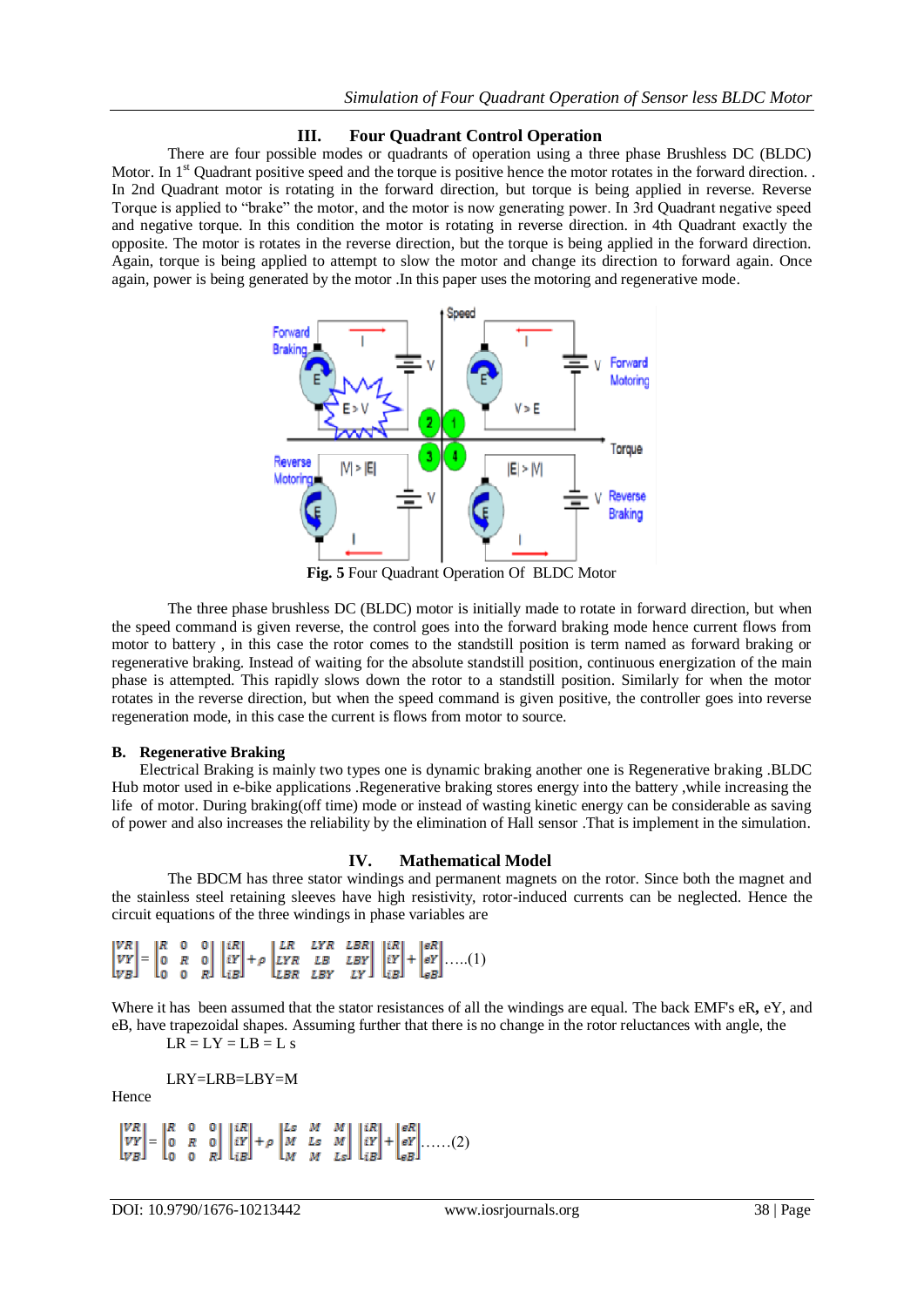But  $iR = iY = IB = 0$ 

Assuming constant self and mutual inductance, the voltage equation becomes

$$
\begin{bmatrix} VR \\ VY \\ VB \end{bmatrix} = \begin{bmatrix} R & 0 & 0 \\ 0 & R & 0 \\ 0 & 0 & R \end{bmatrix} \begin{bmatrix} iR \\ iY \\ iB \end{bmatrix} + \rho \begin{bmatrix} ls - M & 0 & 0 \\ 0 & ls - M & 0 \\ 0 & 0 & ls - M \end{bmatrix} \begin{bmatrix} iR \\ iY \\ iB \end{bmatrix} + \begin{bmatrix} eR \\ eY \\ eB \end{bmatrix}
$$

In state space form the equation is arranged as

$$
\frac{d}{dt} \begin{bmatrix} iR \\ iy \\ iB \end{bmatrix} = -\frac{R}{L} \begin{bmatrix} iR \\ iY \\ iB \end{bmatrix} - \frac{1}{L} \begin{bmatrix} eR \\ eY \\ eB \end{bmatrix} + \frac{1}{L} \begin{bmatrix} VR \\ VY \\ VB \end{bmatrix} \dots \dots \dots (3)
$$

The electromagnetic torque is given as

$$
Te \equiv (eR iR + eY iY + eB iB)/wr
$$

The equation of motion is given as

$$
\frac{dwr}{dt} = (Te - Tl - Bwr)/J
$$

#### **V. Simulink Model**

The source to the BLDC motor is AC supply which is converted to DC through VSI. Here six switch 3 legs inverter is used. MOSFET is used as switch in order to control the speed of the motor. Simulink model can drawn with the help of schematic diagram of the proposed Sensor less BLDC control.



#### **A. Circuit Description**

The simulink model of the BLDC motor is shown in fig.6. Permanent Magnet Synchronous motor with trapezoidal back EMF is modelled as a Brushless DC Motor. A three-phase motor rated 1 kW, 500 Vdc, 2000 rpm is fed by a six step voltage inverter. The inverter is a MOSFET bridge of the SimPowerSystems library. A speed regulator is used to control the DC bus voltage and it is compared with the zero crossing back emf output.. The three-phase output of the inverter are applied to the PMSM block's stator windings. Two control loops are used. The inner loop synchronises the inverter gates signals with the electromotive forces. The outer loop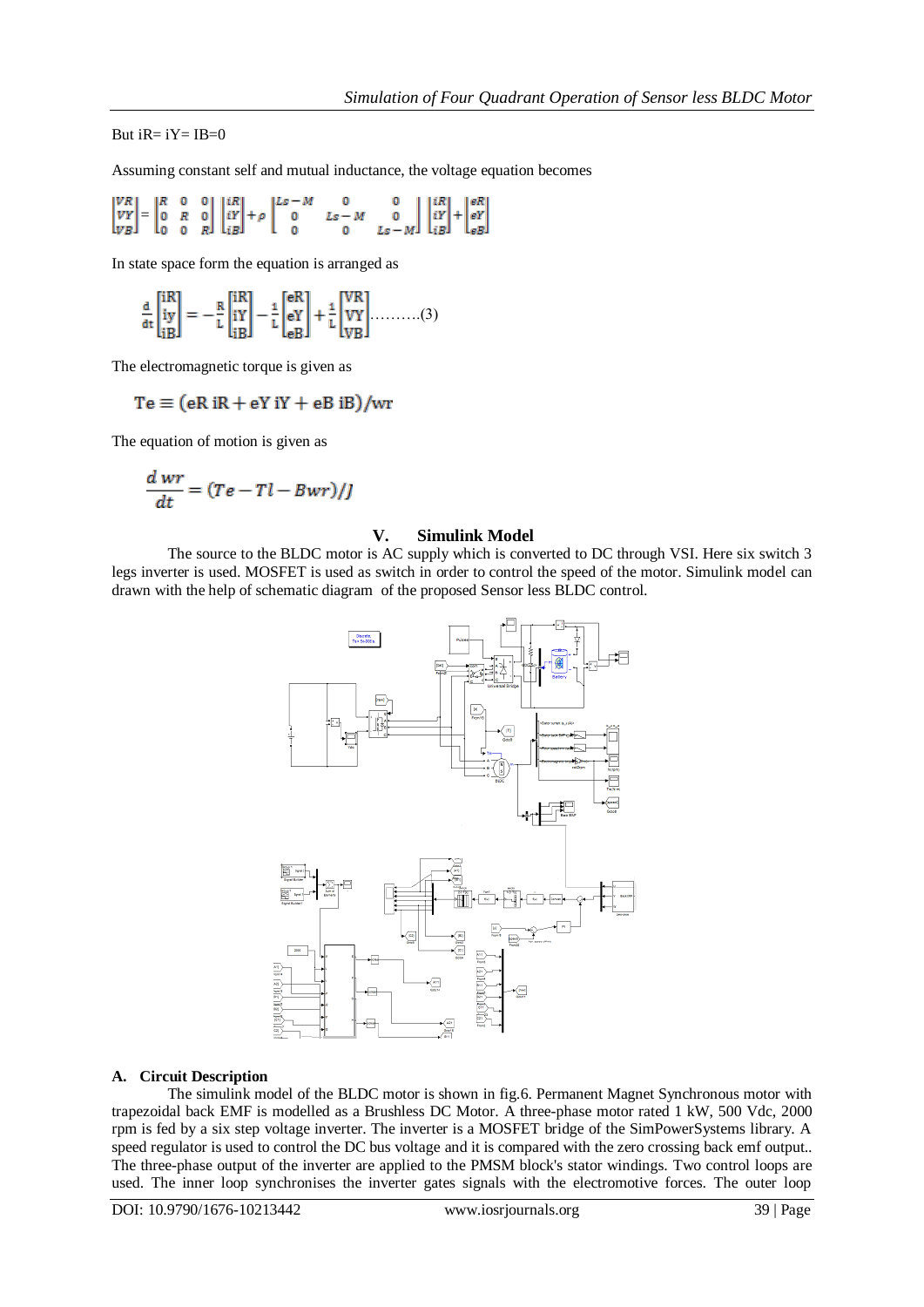controls the motor's speed by varying the DC bus voltage. The difference between the required speed and the actual speed is input into the PI controller, which then modulates the duty cycle of the PWM based on the error signal obtained by the difference between the actual speed and required speed. Different type of another MAT Lab Blocks are used like MAT Lab Functions Converter , Signal Builder etc. Signal Builder-Create and generate interchangeable groups of signals whose waveforms are piecewise linear. The Direct Lookup Table (n-D) block uses inputs as zero-based indices into an n-dimensional table. The number of inputs varies with the shape of the output: an element, column, or 2-D matrix. We define a set of output values as the Table data parameter. The first input specifies the zero-based index to the table dimension that is one higher than the output dimensionality. FCn-General expression block. Use "u" as the input variable name. Converter- Convert the input to the data type and scaling of the output. MAT Lab functions are used to create or edit a call back function for those block select it in the call back list. Then enter the MAT Lab CODE that implemented the function in the content pane .In this block represented the duration and condition the forward motoring reveres motoring forward braking reverse braking. The conversion has two possible goals. One goal is to have the Real World Values of the input and the output be equal. The other goal is to have the Stored Integer Values of the input and the output be equal. Overflows and quantization errors can prevent the goal from being fully achieved .In this Simulink Zero cross is a subsystem and conditions for getting the zero position of the rotor signal that is compared with the rotor speed .The Back emf and speed are expressed in the value so we use the convert tool for converting to the signal ,that is the part of the sensor less method. Next sub system is the MAT Lab function the time duration of the quadrant operation is given to this block, as per this coding the controlling of these quadrant is possible that are shown in Wave forms. We set the time duration of quadrant in the signal builder that is forward motoring(0-0.1),reverse braking (0.1-0.2),reverse motoring (0.2-0.4) .Six gate signals are produced to control the on and off period of the switches associated in the power electronic circuit. In this simulation the (rotor position) can be getting from zero crossing subsystem ,that provide the signals as per the condition if the signal is compared to Zero and one and obtained the PWM signal. When the motor runs in the forward motoring at 2000 rpm ,while there is no voltage stored in the battery. But motor runs in braking quadrant while the voltage stored in the battery. Motor runs in the reverse direction while the speed of motor is - 2000 rpm. These are clearly shown in the wave .The total harmonic distortion of battery is also obtained.

When the nominal torque is applied, the stator current increases to maintain the nominal speed. The saw tooth waveform is also observed in the electromagnetic torque signal Te. However, the motor's inertia prevents this noise from appearing in the motor's speed waveform. When the motor is in the braking mode or stand still condition while kinetic energy stored to the battery through a rectifier that are shown in the wave form .

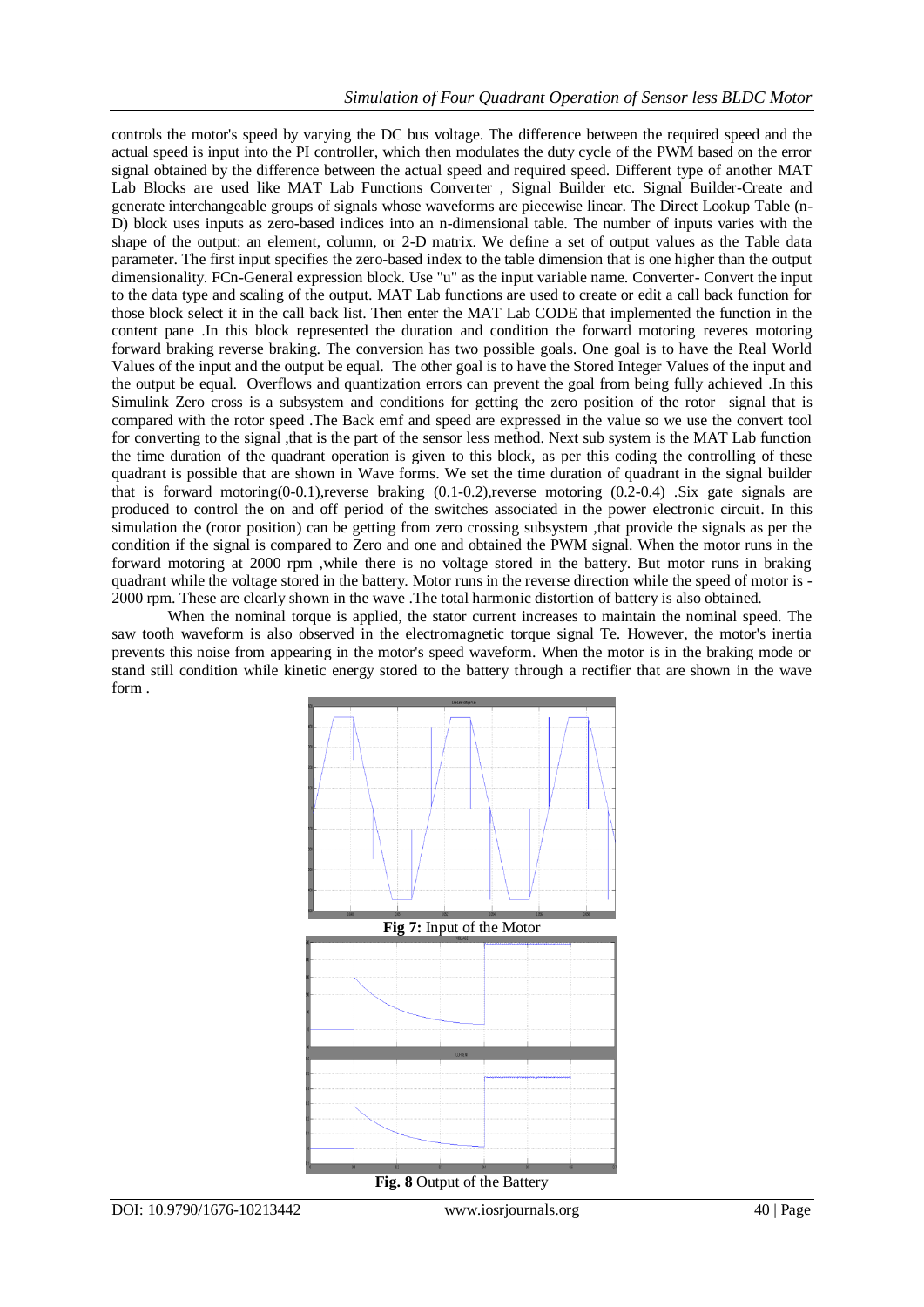

**Fig. 11** Gate signal for Six switches

## **VI. Simulation Result**

The waveform shows the trapezoidal wave, Rotor speed Back emf voltage from the sensor less method. The voltage and current of the battery shown the value of motoring is 0 Vand 0 A But in the braking time the battery volage is increased to300V and current is 0.29 A, while the motoring time the relay contact is open and does not store any energy .The Total Harmonic Distrotion of the battery output is 82.67% based on the 50Hz fundamental frequency. The rotor speed, output of the battery and back emf (sesnsor less method), these are provided the time for motoring braking as per the mat lab function. The oscillations die out gradually as the motor changes its direction of rotation. The Pulse Width Modulation or gate signal (PWM) pulses applied to the inverter circuit at the appropriate time to trigger the appropriate switches are the control signals to the circuit. It depicts that the motor is running in the forward direction, after a time interval brake is applied, the motor stops decelerating at this point the battery starts charging. The battery is energized during the regenerative period.

## **VII. Conclusions**

This paper shows the simulation of the Digital Controlled four Quadrant Operation Of Sensor less BLDC Motor. The main advantages of this proposal the saving of energy in the regenerative braking time and